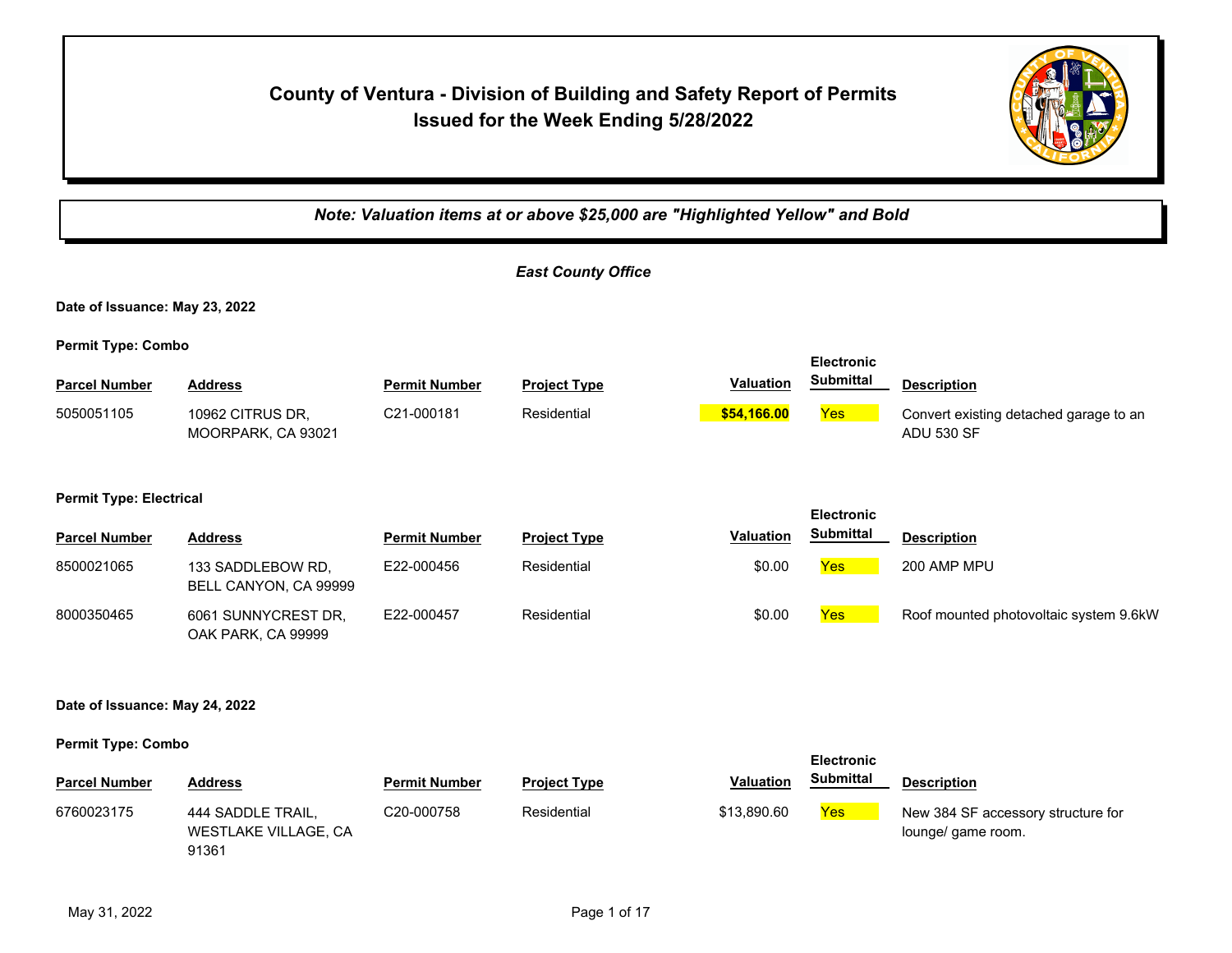## *East County Office*

**Date of Issuance: May 24, 2022**

**Permit Type: Combo**

| . .<br><b>Parcel Number</b> | <b>Address</b>                                                                           | <b>Permit Number</b>    | <b>Project Type</b> | <b>Valuation</b> | <b>Electronic</b><br><b>Submittal</b> | <b>Description</b>                                                                                                                                                |
|-----------------------------|------------------------------------------------------------------------------------------|-------------------------|---------------------|------------------|---------------------------------------|-------------------------------------------------------------------------------------------------------------------------------------------------------------------|
| 6490164280                  | 9400 HEALY TRAIL, SIMI<br><b>VALLEY, CA 99999</b>                                        | C22-000229              | Residential         | \$412.10         | Yes                                   | Front hallway bathroom (13.3 SF) Remove<br>existing tub and replace with new acrylic<br>shower pan and wall system. Convert 1<br>$1/2$ ' to $2'$ drain.           |
| 1630140205                  | 8684 SANTA ROSA RD.<br>CAMARILLO, CA 93012<br>8684 SANTA ROSA RD.<br>CAMARILLO, CA 99999 | C <sub>22</sub> -000369 | Residential         | \$14,570.70      | Yes                                   | Kitchen remodel 222 SF, laundry room /<br>utility 77 SF, powder room for guest room<br>22 SF, a garage conversion 20 SF to add<br>habitable space to quest room   |
| 6950251375                  | 2209 MELFORD CT.<br>THOUSAND OAKS, CA<br>99999                                           | C22-000456              | Residential         | \$683.20         | Yes                                   | Installing (1) 38kW emergency standby<br>generator being fueled by low pressure<br>natural gas outlet. Installing (1) 400 AMP<br>Kohler automatic transfer switch |

#### **Permit Type: Electrical**

3495 WILLIAM DR, THOUSAND OAKS, CA

99999

| --                   |                                               |                      |                     |                  | <b>Electronic</b> |                       |  |
|----------------------|-----------------------------------------------|----------------------|---------------------|------------------|-------------------|-----------------------|--|
| <b>Parcel Number</b> | <b>Address</b>                                | <b>Permit Number</b> | <b>Project Type</b> | <b>Valuation</b> | <b>Submittal</b>  | <b>Description</b>    |  |
| 6680172015           | 3495 WILLIAM DR.<br>NEWBURY PARK, CA<br>91320 | E22-000459           | Residential         | \$0.00           |                   | 200 AMP panel upgrade |  |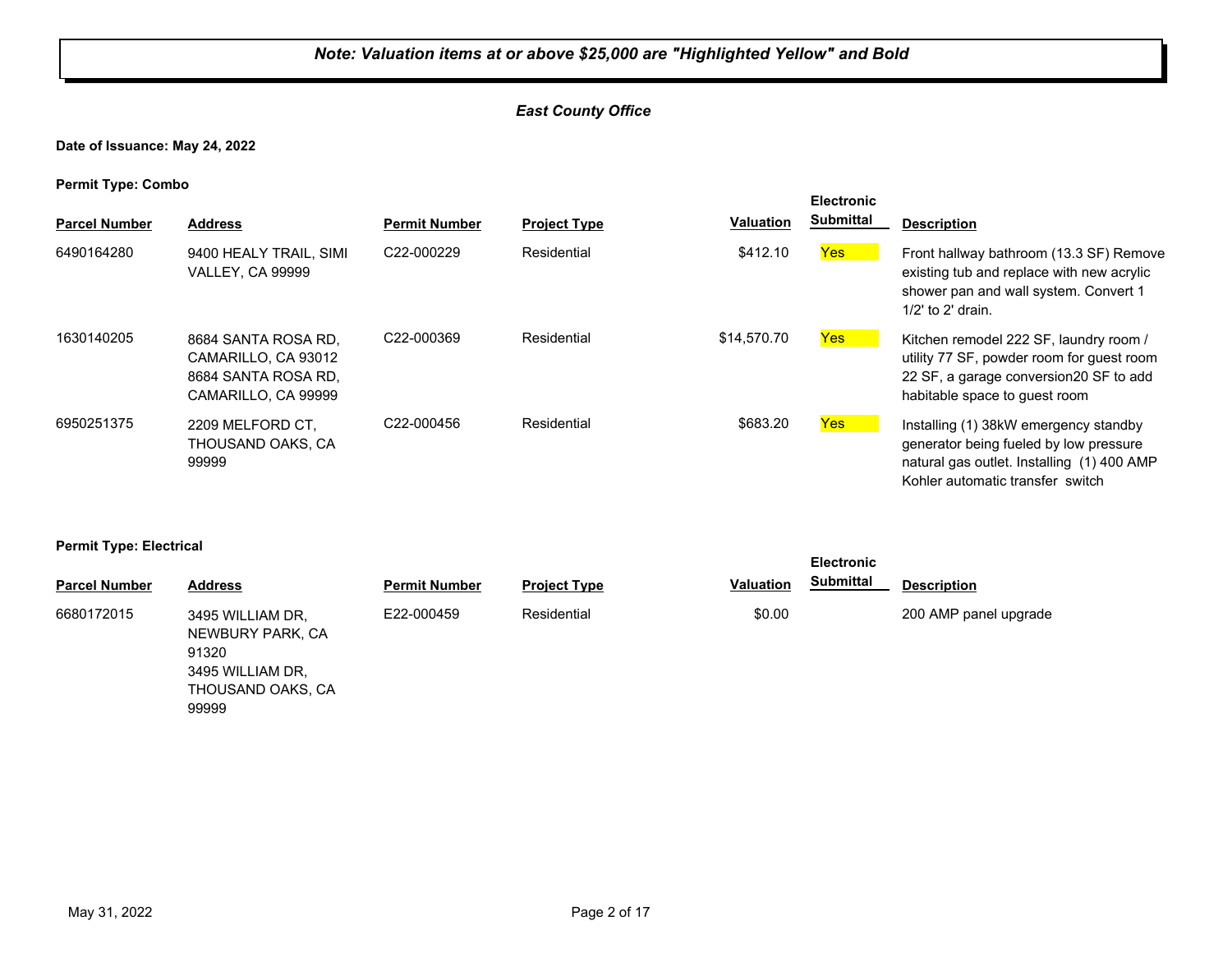## *East County Office*

**Date of Issuance: May 24, 2022**

**Permit Type: Plumbing**

|                      |                                                                                       |                      |                     |                  | <b>Electronic</b> |                                                                    |
|----------------------|---------------------------------------------------------------------------------------|----------------------|---------------------|------------------|-------------------|--------------------------------------------------------------------|
| <b>Parcel Number</b> | Address                                                                               | <b>Permit Number</b> | <b>Project Type</b> | <b>Valuation</b> | <b>Submittal</b>  | <b>Description</b>                                                 |
| 8000322235           | 6379 SMOKE TREE AV.<br>OAK PARK, CA 91377<br>6379 SMOKETREE AV,<br>OAK PARK, CA 99999 | P22-000126           | Residential         | \$0.00           | Yes               | Replacement of 50 gallon water heater.<br>Same location in garage. |

**Date of Issuance: May 25, 2022**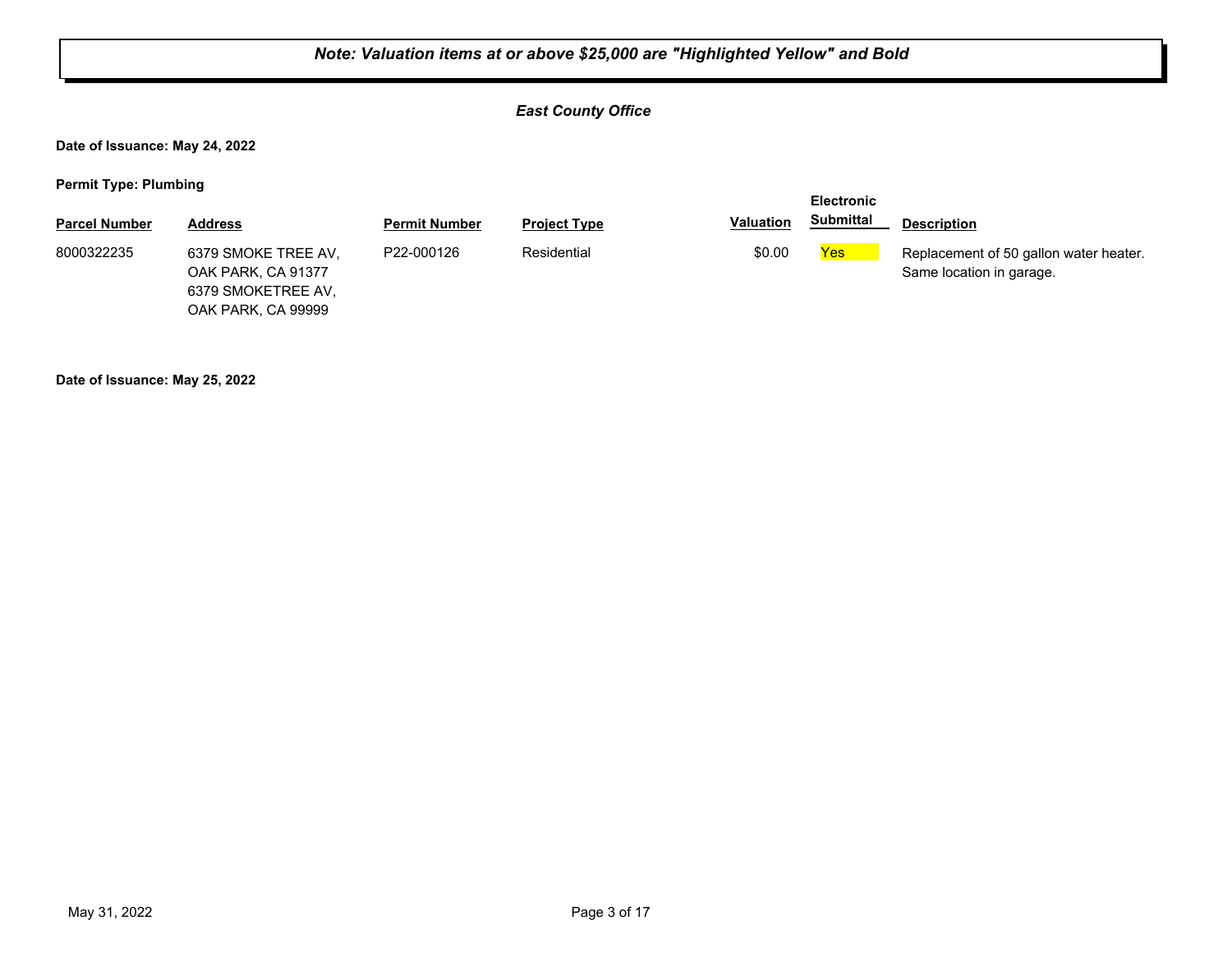## *East County Office*

**Date of Issuance: May 25, 2022**

**Permit Type: Building**

|                      |                                                                                                              |                      |                               |                  | <b>Electronic</b> |                                                                                                                                                                 |
|----------------------|--------------------------------------------------------------------------------------------------------------|----------------------|-------------------------------|------------------|-------------------|-----------------------------------------------------------------------------------------------------------------------------------------------------------------|
| <b>Parcel Number</b> | <b>Address</b>                                                                                               | <b>Permit Number</b> | <b>Project Type</b>           | <b>Valuation</b> | <b>Submittal</b>  | <b>Description</b>                                                                                                                                              |
| 6950270485           | 2717 LADBROOK WY.<br>THOUSAND OAKS, CA<br>99999<br>2717 LADBROOK WY.<br>WESTLAKE VILLAGE, CA<br>91361        | B22-000465           | <b>Residential Alteration</b> | \$59,670.00      |                   | Reroof by removing existing tile. Apply two<br>plies of 40# UDL. Install new Boral<br>Saxony 900 tile in Charcoal (CRRC<br>0942-0072). Main residence 11700 SF. |
| 6950270485           | 2717 LADBROOK WY,<br>THOUSAND OAKS, CA<br>99999<br>2717 LADBROOK WY.<br>WESTLAKE VILLAGE, CA<br>91361        | B22-000466           | <b>Residential Alteration</b> | \$4,666.50       |                   | Reroof by removing existing tile. Apply two<br>plies of 40# UDL. Install new Boral<br>Saxony 900 tile in Charcoal (CRRC<br>0942-0072). Carport 915 SF           |
| 6950270485           | 2717 LADBROOK WY,<br>THOUSAND OAKS, CA<br>99999<br>2717 LADBROOK WY.<br><b>WESTLAKE VILLAGE, CA</b><br>91361 | B22-000467           | <b>Residential Alteration</b> | \$9,180.00       |                   | Reroof by removing existing tile. Apply two<br>plies of 40# UDL. Install new Boral<br>Saxony 900 tile in Charcoal (CRRC<br>0942-0072). Main residence 11700 SF. |
| 6470016160           | 6276 SYLVAN DR, SIMI<br><b>VALLEY, CA 93063</b><br>6276 SYLVAN DR, SIMI<br>VALLEY, CA 99999                  | B22-000472           | <b>Residential Alteration</b> | \$4,760.00       |                   | Reroof and sheathing 2800 SF using<br>comp shingles                                                                                                             |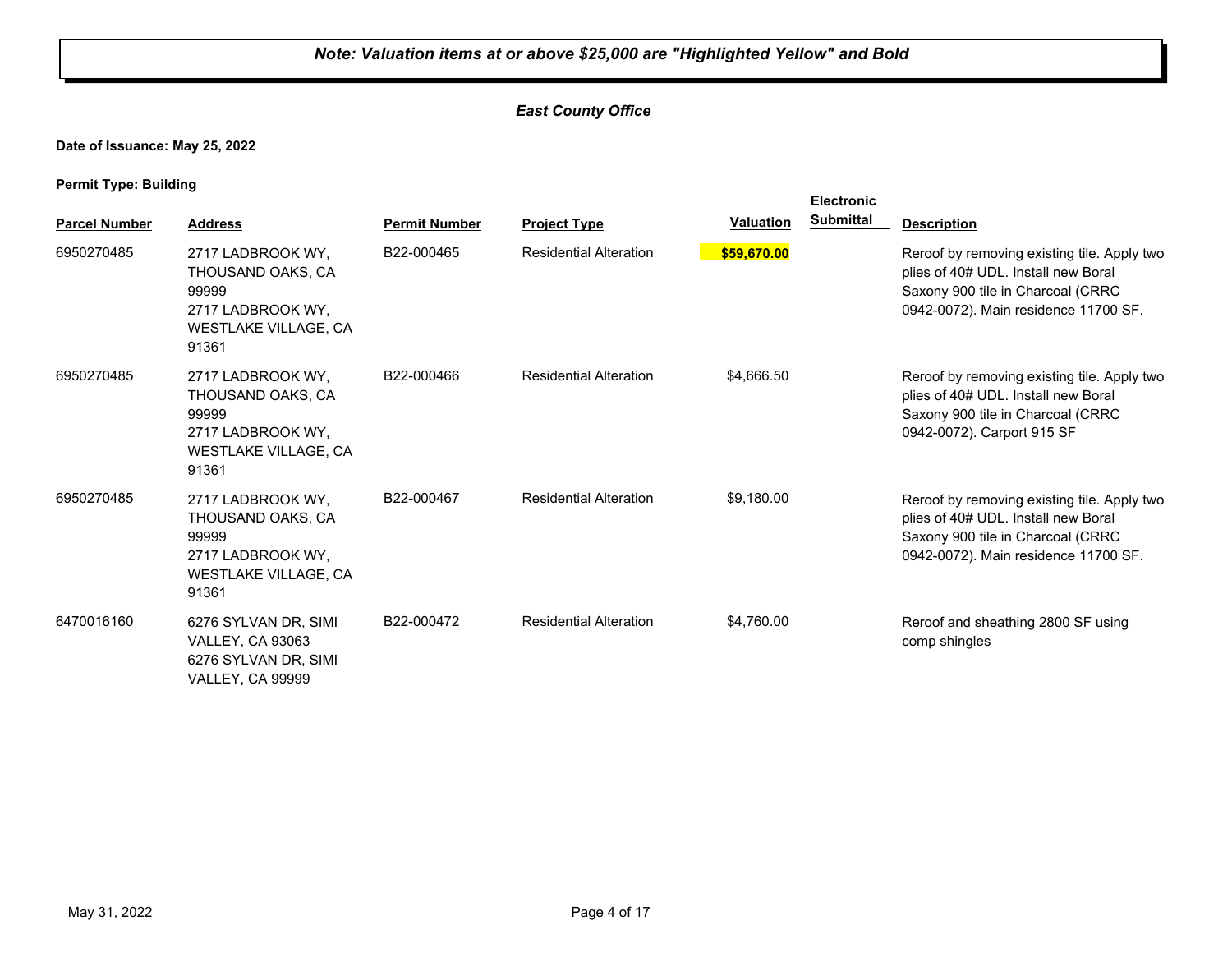## *East County Office*

**Date of Issuance: May 25, 2022**

**Permit Type: Combo**

| . .                  |                                                                                           |                         |                     |                  | <b>Electronic</b> |                                                                       |
|----------------------|-------------------------------------------------------------------------------------------|-------------------------|---------------------|------------------|-------------------|-----------------------------------------------------------------------|
| <b>Parcel Number</b> | <b>Address</b>                                                                            | <b>Permit Number</b>    | <b>Project Type</b> | <b>Valuation</b> | <b>Submittal</b>  | <b>Description</b>                                                    |
| 6850203035           | 1260 DUMAINE AV, OAK<br>PARK, CA 99999                                                    | C22-000311              | Residential         | \$9.044.40       |                   | Remodel Kitchen and remove interior<br>bearing wall approx. sq ft 263 |
| 6850204145           | 1269 GENTILLY PL, OAK<br>PARK, CA 91377<br>1269 GENTILLY PL, OAK<br><b>PARK, CA 99999</b> | C <sub>22</sub> -000565 | PoolSpa             | \$13,807.60      |                   | Pool and spa remodel replacing the<br>plaster                         |

## **Date of Issuance: May 26, 2022**

#### **Permit Type: Building**

| <b>Parcel Number</b> | <b>Address</b>                            | <b>Permit Number</b> | <b>Project Type</b>           | <b>Valuation</b> | <b>Electronic</b><br><b>Submittal</b> | <b>Description</b>                                                                                                                                                                                           |
|----------------------|-------------------------------------------|----------------------|-------------------------------|------------------|---------------------------------------|--------------------------------------------------------------------------------------------------------------------------------------------------------------------------------------------------------------|
| 6950031150           | 110 W POTRERO RD.<br>WESTLAKE, CA 99999   | B22-000214           | <b>Residential Accessory</b>  | \$2,418,00       | <b>Yes</b>                            | Demo fireplace and two post on either<br>side of fireplace that's supports existing<br>balcony and reinforce the existing balcony<br>with two new posts, new railing in<br>existing grade beam [2], footings |
| 8010200195           | 631 OAK RUN TL 201,<br>OAK PARK, CA 99999 | B22-000428           | <b>Residential Alteration</b> | \$9.353.60       |                                       | Replace common stairs approx. 272 sq ft<br>and handrail 96 If<br><b>Unit 201</b>                                                                                                                             |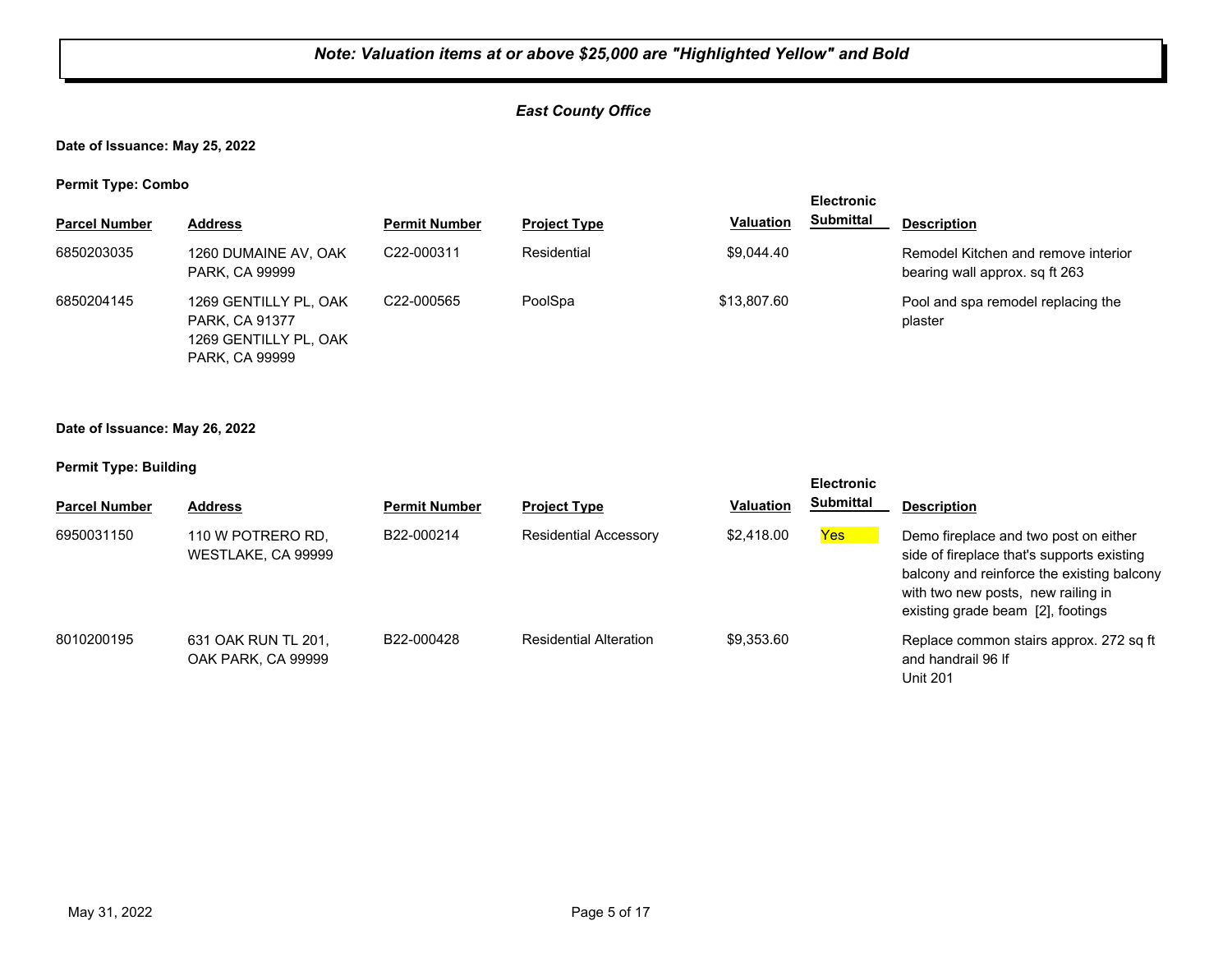## *East County Office*

**Date of Issuance: May 26, 2022**

**Permit Type: Combo**

|                      |                                                   |                      |                     |                  | <b>Electronic</b> |                                                                                                                                                                                                                                                                                                                |
|----------------------|---------------------------------------------------|----------------------|---------------------|------------------|-------------------|----------------------------------------------------------------------------------------------------------------------------------------------------------------------------------------------------------------------------------------------------------------------------------------------------------------|
| <b>Parcel Number</b> | <b>Address</b>                                    | <b>Permit Number</b> | <b>Project Type</b> | <b>Valuation</b> | <b>Submittal</b>  | <b>Description</b>                                                                                                                                                                                                                                                                                             |
| 5210080290           | 2977 MOUNTCLEFF BL,<br>THOUSAND OAKS, CA<br>91360 | C19-001329           | Commercial          | \$1,675,452.50   | <b>Yes</b>        | VCFD #34: Construction of a new 13,042<br>Sq. Ft. Fire Station. Construction<br>includes: 9,320 Sq. Ft. of offices, dorms,<br>kitchen, exercise room, app bay etc.<br>Attached 1,709 Sq. Ft. patio cover<br>throughout. Site will also include a<br>detached 2,01Sq. Ft. Ancillary building.                   |
| 8500121215           | 106 BELL CANYON RD,<br>BELL CANYON, CA 99999      | C22-000485           | Residential         | \$1,414.60       |                   | Install Direct vent gas Fireplace- Install<br>Interior chase, non-structural for direct<br>vent piping.                                                                                                                                                                                                        |
| 6680172015           | 3495 WILLIAM DR,<br>THOUSAND OAKS, CA<br>99999    | C22-000518           | Residential         | \$8,647.60       |                   | Remodel 2 Bathrooms (80 SF), Rewire all<br>electrical in house (1308 SF), Re-pipe<br>entire house (1308 SF), Repair footing 77<br>LF<br>5/16/22- Replacing all windows (104 SF)<br>and Sliding Glass window (65 SF) and<br>adding A/C condenser in back yard.<br>Replace sewer from house to street (40<br>SF) |
| 6950230225           | 600 E CARLISLE RD,<br>THOUSAND OAKS, CA<br>99999  | C22-000563           | Residential         | \$33,218.60      | <b>Yes</b>        | Remodel Kitchen 257 sf, dining room 180<br>sf, 6 bathrooms total 641 SF electrical<br>system fee 1325 SF, 257 SF ducting, 6<br>exhaust fans, 1 appliance vent, 19<br>plumbing fixtures                                                                                                                         |
| 8000390755           | 5530 SPANISH OAK LN,<br>OAK PARK, CA 99999        | C22-000571           | Residential         | \$38,903.40      |                   | Kitchen remodel 170 SF, living area 946<br>SF, Bathroom remodel 120 SF. 2 Window<br>replacements 40 SF, 3 sliding door<br>replacement 130SF, electrical system fee<br>1236 SF, dryer vent, air inlet / outlet<br>registry. 3 fixtures and traps, 1 repair/<br>alter drain and 1 repair alter water piping      |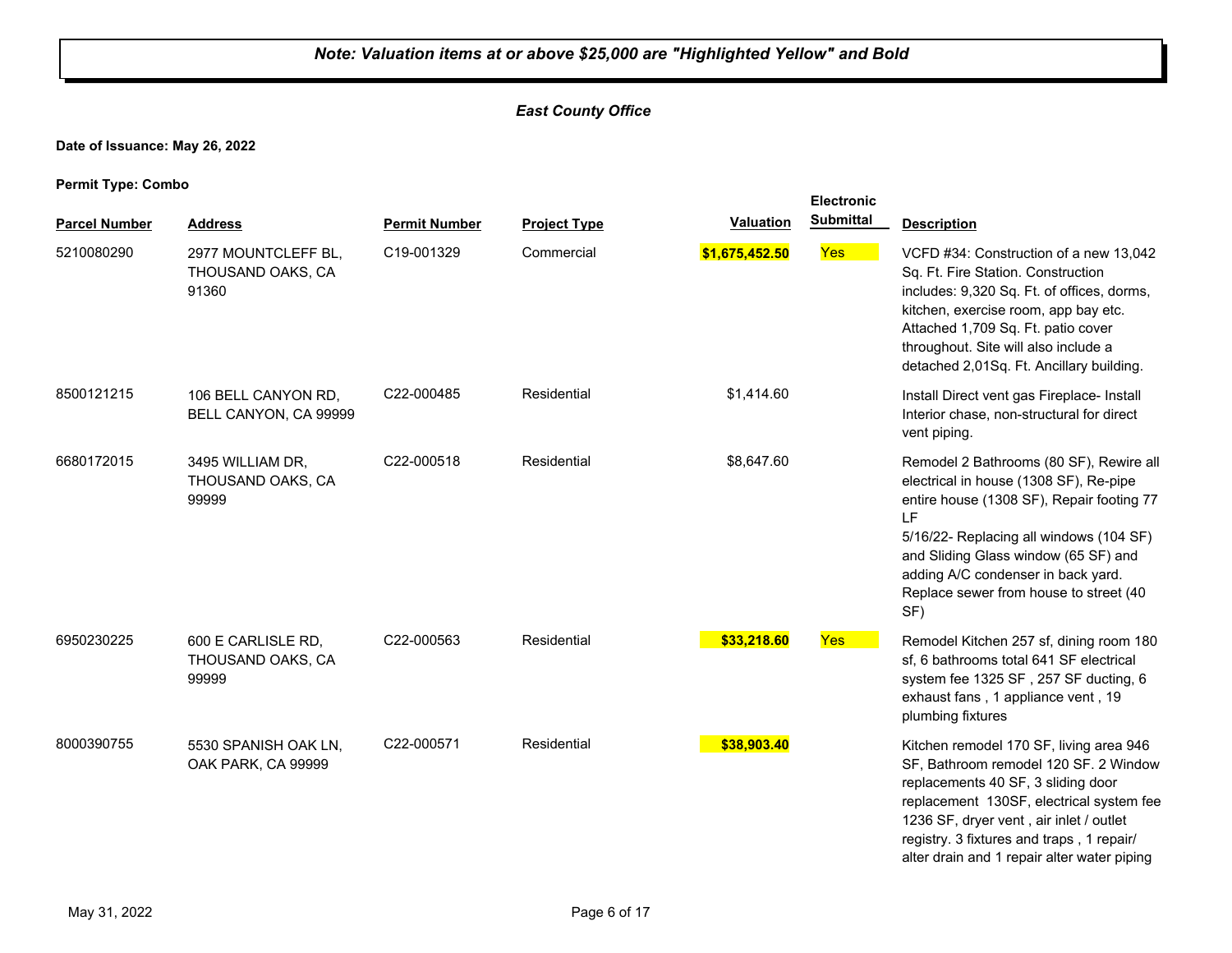## *East County Office*

**Date of Issuance: May 26, 2022**

#### **Permit Type: Electrical**

|                      |                                                                                                |                      |                     |                  | <b>Electronic</b> |                                                                                                               |
|----------------------|------------------------------------------------------------------------------------------------|----------------------|---------------------|------------------|-------------------|---------------------------------------------------------------------------------------------------------------|
| <b>Parcel Number</b> | <b>Address</b>                                                                                 | <b>Permit Number</b> | <b>Project Type</b> | <b>Valuation</b> | <b>Submittal</b>  | <b>Description</b>                                                                                            |
| 5200331055           | 2021 BRITTANY PARK ST.<br>CAMARILLO, CA 93012<br>2021 BRITTANY PARK ST.<br>CAMARILLO, CA 99999 | E22-000360           | Residential         | \$0.00           |                   | Install roof mounted PV system 15.4kW<br>and 1 subpanel 175 amp                                               |
| 6730090870           | 1181 MCKNIGHT RD.<br>THOUSAND OAKS, CA<br>99999                                                | E22-000389           | Residential         | \$0.00           |                   | Install Roof Mount Photovoltaic 6.15kw<br>and 20.16 Battery back up on backside of<br>the residence           |
| 6680153045           | 450 N WENDY DR.<br>NEWBURY PARK, CA<br>91320<br>450 N WENDY DR.<br>THOUSAND OAKS, CA<br>99999  | E22-000470           | Residential         | \$0.00           |                   | Panel upgrade yo 200 AMPS                                                                                     |
| 6140052035           | 3220 FELIX AV, SIMI<br><b>VALLEY, CA 99999</b>                                                 | E22-000473           | Residential         | \$0.00           |                   | Electrical Vehicle Charging station NEMA<br>14-50 240 <sub>v</sub><br>**Reference associated permit E22-300** |

#### **Permit Type: Mechanical**

|                      |                                            |                      |                     |                  | <b>Electronic</b> |                                                                          |
|----------------------|--------------------------------------------|----------------------|---------------------|------------------|-------------------|--------------------------------------------------------------------------|
| <b>Parcel Number</b> | <b>Address</b>                             | <b>Permit Number</b> | <b>Project Type</b> | <b>Valuation</b> | Submittal         | <b>Description</b>                                                       |
| 5190132105           | 2630 VIA ZURITA CT.<br>CAMARILLO, CA 99999 | M22-000123           | Residential         | \$0.00           |                   | Replace furnace, 5 ton A/C unit, same<br>locations and 1000 SF duct work |
| 5200334125           | 1950 N FREEBORN WY.<br>CAMARILLO, CA 99999 | M22-000125           | Residential         | \$0.00           |                   | Replace furnace, coil and 4 ton A/C same<br>location                     |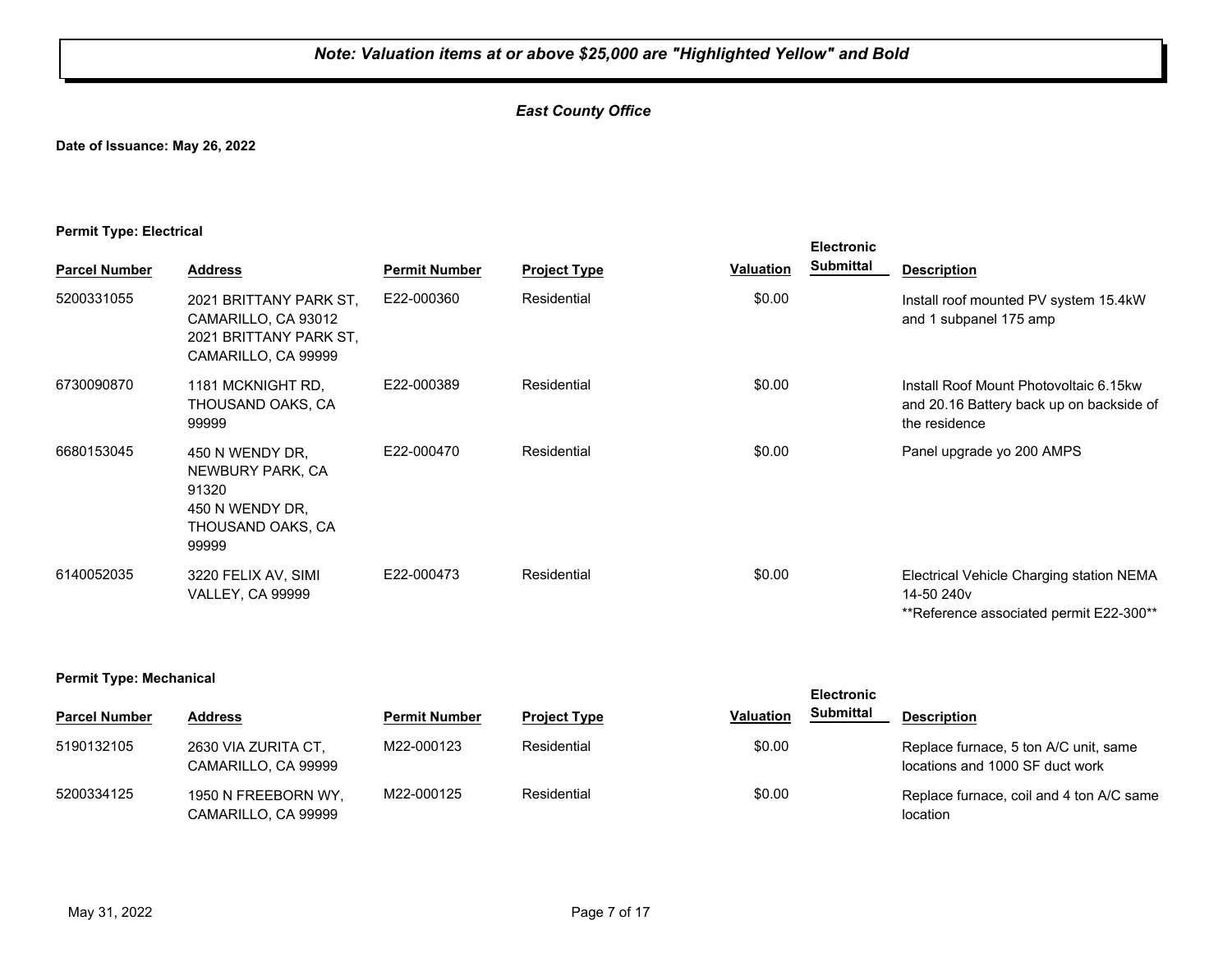#### *Note: Valuation items at or above \$25,000 are "Highlighted Yellow" and Bold East County Office* **Date of Issuance: May 26, 2022 Permit Type: Plumbing Parcel Number Address <b>Permit Number Project Type Valuation Submittal** Description **Electronic Submittal** 11799 E PRADERA RD, CAMARILLO, CA 99999 P22-000105 Residential  $\text{Replace }$  50.00 Replace 50 Gallon Water in same location (Garage) 5160181085 **Date of Issuance: May 27, 2022 Permit Type: Building Parcel Number Address Permit Number Project Type Valuation Description Electronic Submittal** 6140071010 3258 FAXTON CT, SIMI B22-000478 Residential Alteration \$9,780.00 <mark>Yes</mark> VALLEY, CA 93063 3258 FAXTON CT, SIMI VALLEY, CA 99999 B22-000478 Residential Alteration \$9,780.00 Yes Reroof 2400 SF using Comp shingles 3000 SF for built up 3495 WILLIAM DR, NEWBURY PARK, CA 91320 3495 WILLIAM DR, THOUSAND OAKS, CA 99999 B22-000481 Residential Alteration \$12,736.80 **Yes** Remove and replace existing slab from garage approx. 522 SF 6680172015 3495 WILLIAM DR. B22-000481 Residential Alteration 522 N ASPEN VIEW CT, OAK PARK, CA 99999 B22-000484 Residential Alteration \$10,200.00 Tile reset (20 squares) Tear off old paper and replace with new. 8010140425 6635 OAK SPRINGS DR, OAK PARK, CA 99999 B22-000485 Residential Alteration \$13,260.00 Tile Reset (26 squares) Tear off old paper and install new paper 8010171105 5885 E SUNNYVISTA AV, OAK PARK, CA 99999 B22-000486 Residential Alteration \$4,590.00 Reroof using Comp. shingle (2700 SF) and install new paper 8000132125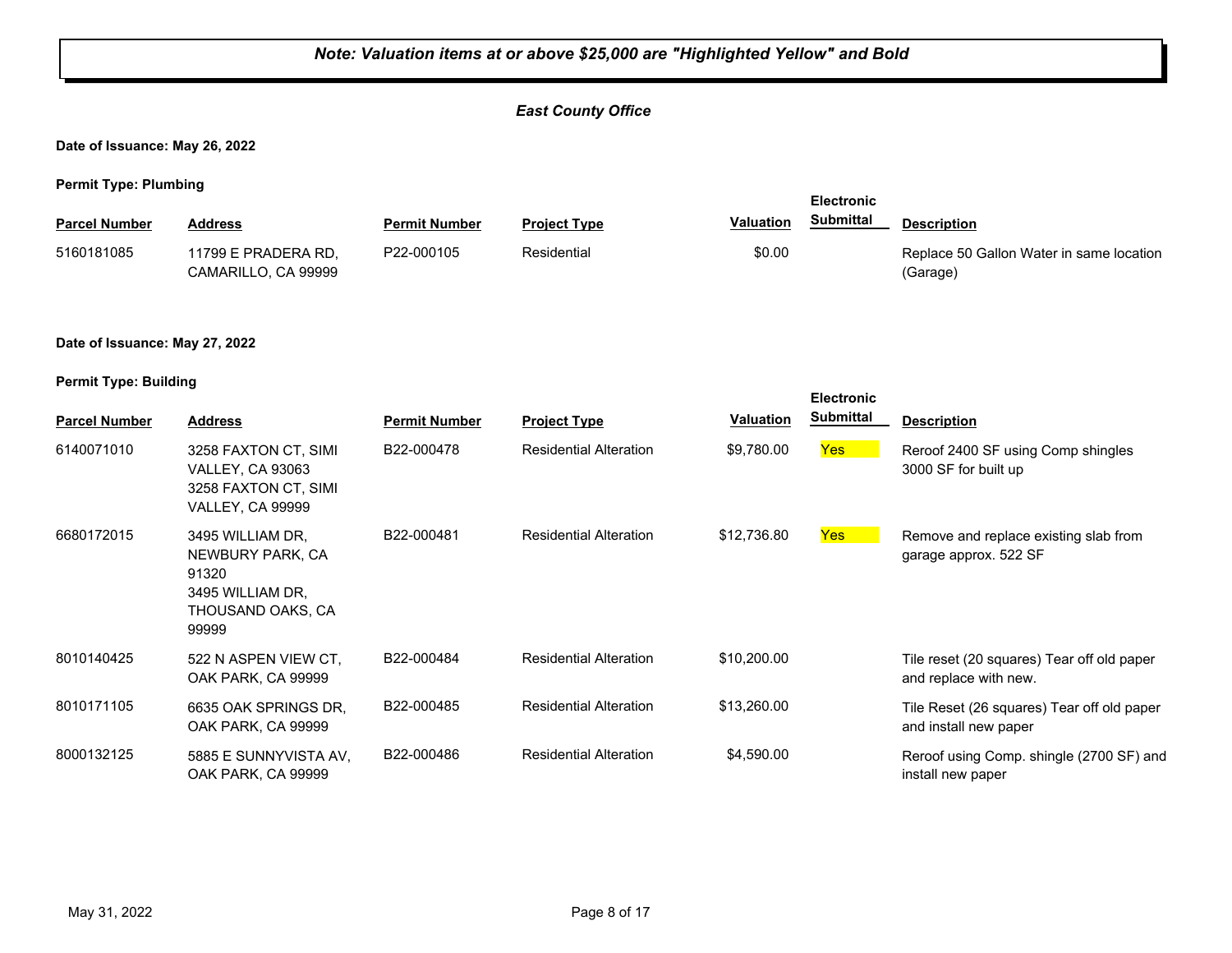**East County Office Valuation Subtotal: \$2,004,826.20**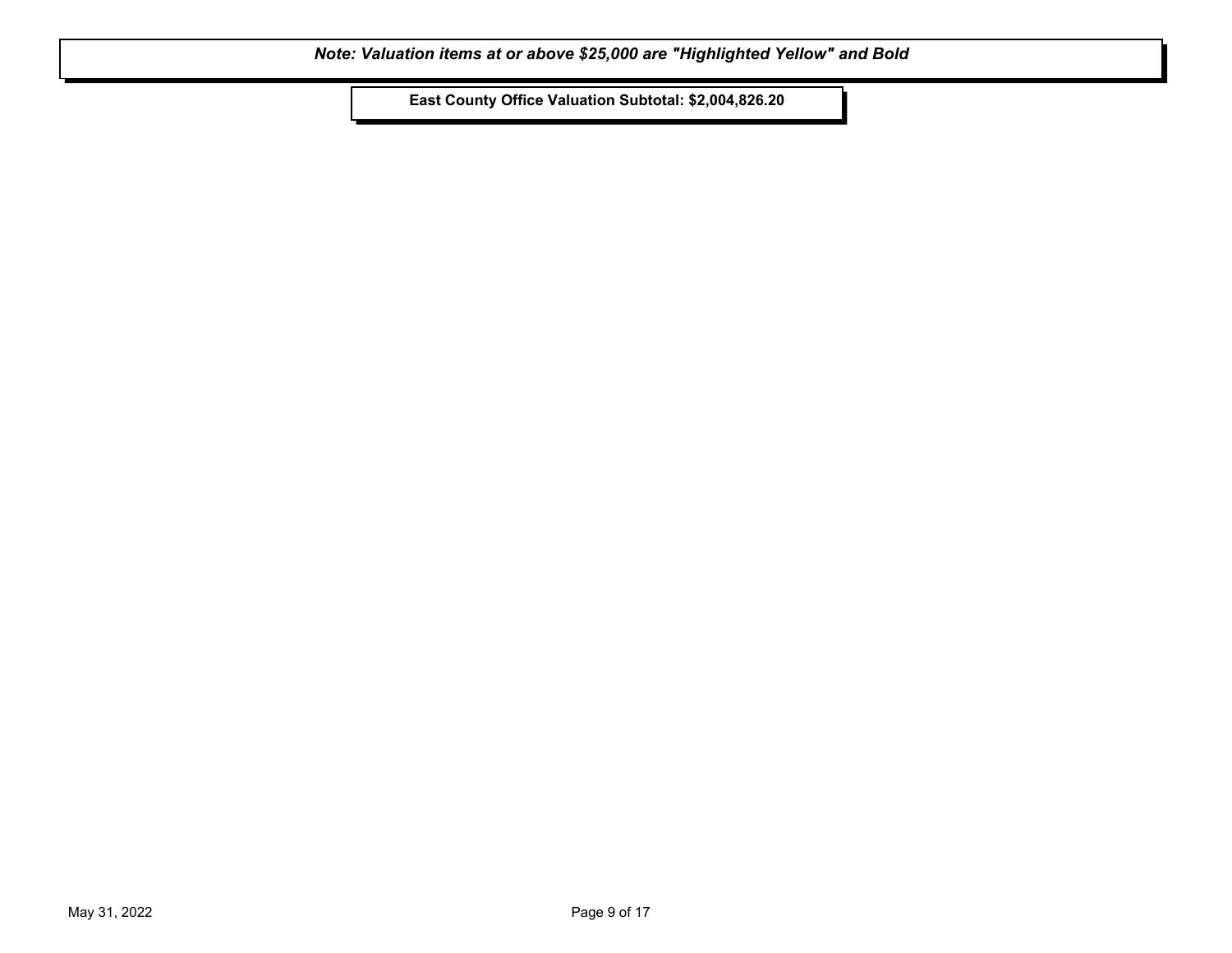## *West County Office*

**Date of Issuance: May 23, 2022**

**Permit Type: Building**

| . .                  |                                      |                      |                               |                  | <b>Electronic</b> |                                                                          |
|----------------------|--------------------------------------|----------------------|-------------------------------|------------------|-------------------|--------------------------------------------------------------------------|
| <b>Parcel Number</b> | <b>Address</b>                       | <b>Permit Number</b> | <b>Project Type</b>           | <b>Valuation</b> | <b>Submittal</b>  | <b>Description</b>                                                       |
| 0610100215           | 60 MINUET PL, OJAI, CA<br>99999      | B22-000453           | <b>Residential Alteration</b> | \$4.930.00       |                   | Reroof house, 2900 SF, remove existing<br>and apply composition shingles |
| 1490091230           | 3329 NYELAND AV,<br>OXNARD, CA 99999 | B22-000459           | <b>Residential Alteration</b> | \$2,883.20       |                   | Re roof house only with comp shingles,<br>1696 sq ft                     |
| 2060165110           | 145 MOORPARK AV.<br>OXNARD, CA 99999 | B22-000460           | <b>Residential Addition</b>   | \$2.380.00       |                   | Reroof house, 1400 SF, remove existing<br>and apply comp shingles        |

#### **Permit Type: Combo**

|                      |                                                                                  |                      |                     |                  | <b>Electronic</b> |                                                                   |
|----------------------|----------------------------------------------------------------------------------|----------------------|---------------------|------------------|-------------------|-------------------------------------------------------------------|
| <b>Parcel Number</b> | <b>Address</b>                                                                   | <b>Permit Number</b> | <b>Project Type</b> | <b>Valuation</b> | <b>Submittal</b>  | <b>Description</b>                                                |
| 0630074095           | 5261 PRIMROSE DR.<br>VENTURA, CA 93001<br>5263 PRIMROSE DR.<br>VENTURA, CA 93001 | C21-001461           | Residential         | \$44,586.00      | <b>Yes</b>        | attached garage infill340 sq ft /addition for<br>new adu 88 sq ft |

#### **Permit Type: Mechanical**

| - -                  |                                        | <b>Electronic</b>    |                     |                                      |                                                                                                |
|----------------------|----------------------------------------|----------------------|---------------------|--------------------------------------|------------------------------------------------------------------------------------------------|
| <b>Parcel Number</b> | Address                                | <b>Permit Number</b> | <b>Project Type</b> | <b>Submittal</b><br><b>Valuation</b> | <b>Description</b>                                                                             |
| 1090233055           | 1135 TRUENO AV,<br>CAMARILLO, CA 99999 | M22-000119           | Residential         | \$0.00                               | change out furnace, air conditioner, and<br>coil, replace approx. 2500 sq. ft. of duct<br>work |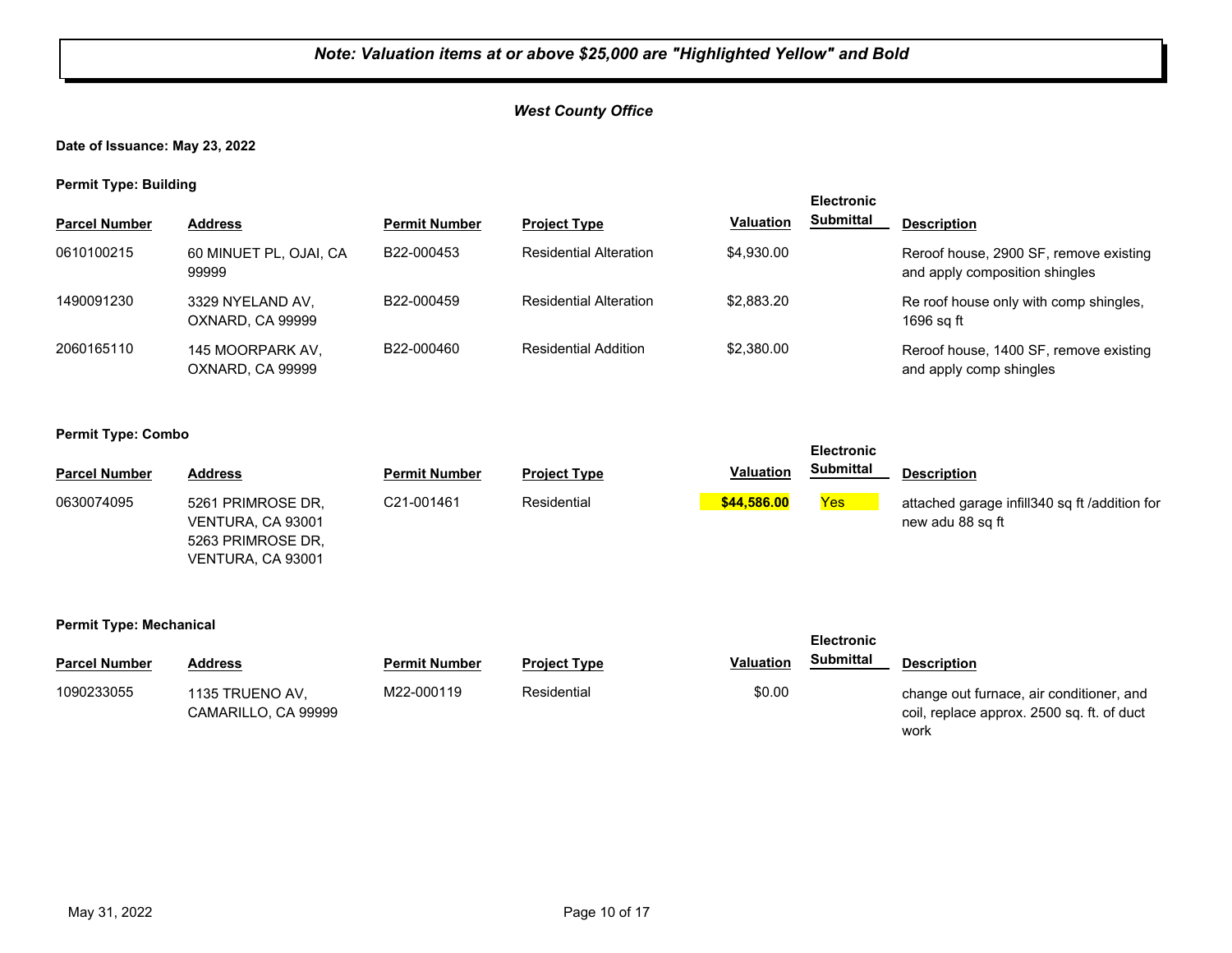## *West County Office*

**Date of Issuance: May 23, 2022**

**Permit Type: Plumbing**

|                      |                                      |                      |                     |                  | <b>Electronic</b> |                                                                                                                   |
|----------------------|--------------------------------------|----------------------|---------------------|------------------|-------------------|-------------------------------------------------------------------------------------------------------------------|
| <b>Parcel Number</b> | <b>Address</b>                       | <b>Permit Number</b> | <b>Project Type</b> | <b>Valuation</b> | Submittal         | <b>Description</b>                                                                                                |
| 2060315420           | 305 HIGHLAND DR.<br>OXNARD, CA 99999 | P22-000133           | Residential         | \$0.00           |                   | Reroute sewer line thru garage and<br>replacing water line, and install tankless<br>water heater and water filter |

#### **Date of Issuance: May 24, 2022**

#### **Permit Type: Building**

|                      |                                                                                        |                      |                               |                  | <b>Electronic</b> |                                                                                                                                                                           |
|----------------------|----------------------------------------------------------------------------------------|----------------------|-------------------------------|------------------|-------------------|---------------------------------------------------------------------------------------------------------------------------------------------------------------------------|
| <b>Parcel Number</b> | <b>Address</b>                                                                         | <b>Permit Number</b> | <b>Project Type</b>           | <b>Valuation</b> | Submittal         | <b>Description</b>                                                                                                                                                        |
| 1090330090           | 4743 W CLUBHOUSE DR.<br>OXNARD, CA 99999                                               | B22-000461           | <b>Residential Alteration</b> | \$9,880.00       |                   | remove existing 1 layer if built up roofing<br>install fibertitle 36 mil (tan) ASTM D<br>6754-15                                                                          |
|                      |                                                                                        |                      |                               |                  |                   | $5,200$ sf                                                                                                                                                                |
| 1280030035           | 1579 LOS ANGELES AV.<br>VENTURA, CA 93004<br>1579 LOS ANGELES AV.<br>VENTURA, CA 99999 | B22-000462           | Change of Occupancy           | \$0.00           |                   | Change of Occupancy/Tenant-No<br>improvements proposed<br><b>Business Name: Quality RV Repair</b><br>Business Type: RV Repair and<br>Maintenance<br>Square Footage: 3,050 |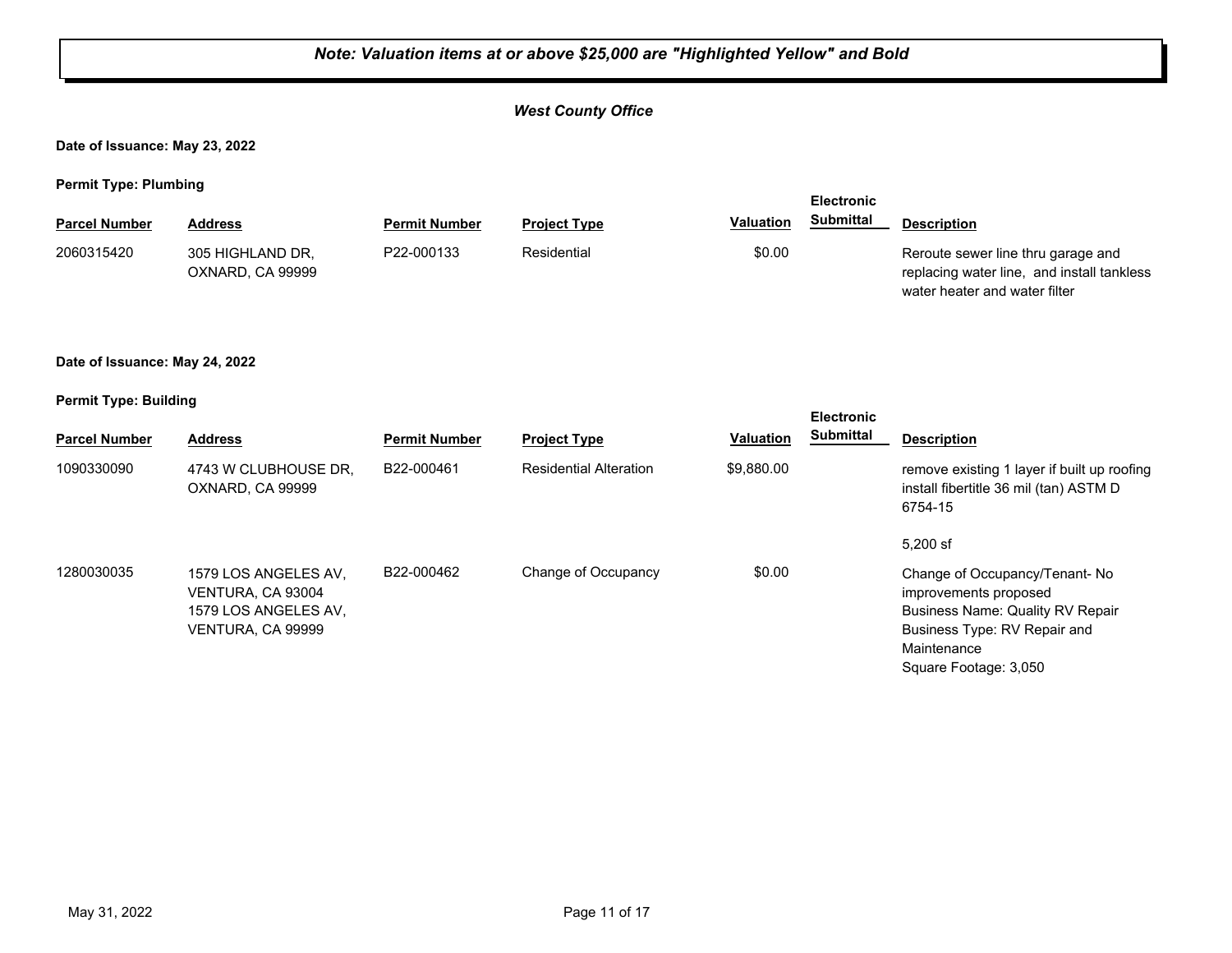## *West County Office*

**Date of Issuance: May 24, 2022**

**Permit Type: Combo**

| . .                  |                                     |                         |                     |                  | <b>Electronic</b> |                                                                                                                                                                                                                                                                                                    |
|----------------------|-------------------------------------|-------------------------|---------------------|------------------|-------------------|----------------------------------------------------------------------------------------------------------------------------------------------------------------------------------------------------------------------------------------------------------------------------------------------------|
| <b>Parcel Number</b> | <b>Address</b>                      | <b>Permit Number</b>    | <b>Project Type</b> | <b>Valuation</b> | <b>Submittal</b>  | <b>Description</b>                                                                                                                                                                                                                                                                                 |
| 2060251130           | 3821 SUNSET LN.<br>OXNARD, CA 93035 | C <sub>21</sub> -001380 | Residential         | \$13,803.20      | <b>Yes</b>        | Ref. CV21-0429: ATF- remodel to existing<br>dwelling: replace window and new framing<br>for new window (46SF). Bathroom remodel<br>(123SF), kitchen remodel (110SF) alter<br>main water line and gas line, replace<br>water heater to tankless water heater.<br>General electrical wiring (916SF). |

#### **Permit Type: Electrical**

| <b>Parcel Number</b> | <b>Address</b>                       | <b>Permit Number</b> | <b>Project Type</b> | <b>Valuation</b> | LIGUU VIIIU<br><b>Submittal</b> | <b>Description</b>                                                                      |
|----------------------|--------------------------------------|----------------------|---------------------|------------------|---------------------------------|-----------------------------------------------------------------------------------------|
| 2180011025           | 539 WOLFF RD EM.<br>OXNARD, CA 93033 | E22-000447           | AG                  | \$0.00           | Yes                             | Replacement of existing meter panel with<br>new 100 amp meter panel due to<br>vandalism |
| 0330030165           | 1533 ORCHARD DR, OJAI,<br>CA 99999   | E22-000458           | Residential         | \$0.00           | Yes                             | Main panel upgrade and relocation from<br>main house to detached garage.                |

**Electronic** 

**Date of Issuance: May 25, 2022**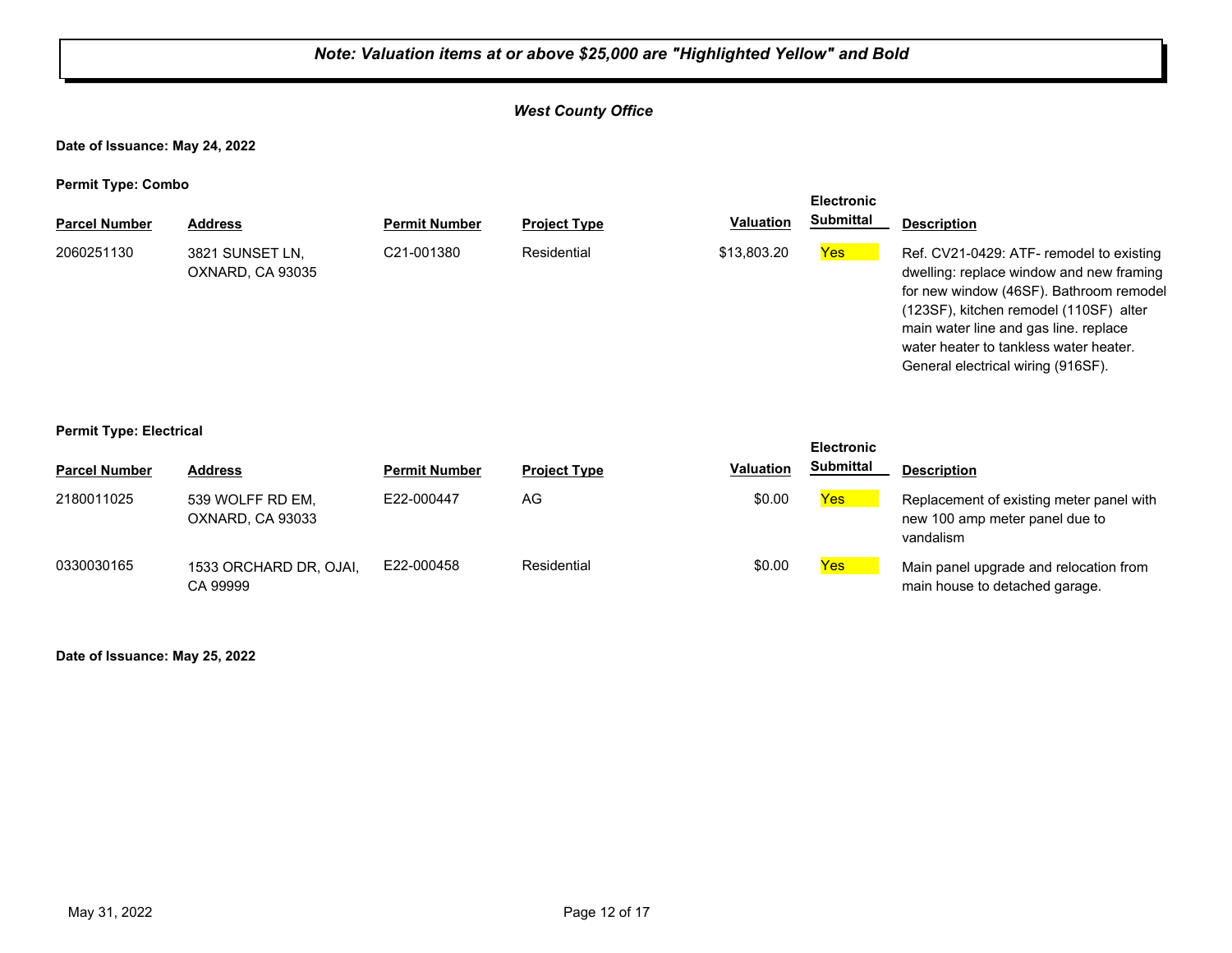## *West County Office*

#### **Date of Issuance: May 25, 2022**

**Permit Type: Building**

| . .                  |                                                                      |                      |                               |                  | <b>Electronic</b> |                                                                                                                                                                              |
|----------------------|----------------------------------------------------------------------|----------------------|-------------------------------|------------------|-------------------|------------------------------------------------------------------------------------------------------------------------------------------------------------------------------|
| <b>Parcel Number</b> | <b>Address</b>                                                       | <b>Permit Number</b> | <b>Project Type</b>           | <b>Valuation</b> | <b>Submittal</b>  | <b>Description</b>                                                                                                                                                           |
| 0170033170           | 460 EL CONEJO DR.<br>OJAI, CA 99999                                  | B22-000455           | <b>Residential Alteration</b> | \$810.90         |                   | Reroof 477 SF with comp shingles to<br>accommodate PV System (E22-000257)                                                                                                    |
| 0610122095           | 645 GOODHOPE ST.<br>OJAI, CA 99999                                   | B22-000457           | <b>Residential Alteration</b> | \$2,040.00       |                   | Re roof house only with comp shingles.<br>1,200 sq ft.                                                                                                                       |
| 0330240315           | 32 FELIZ DR, OAK VIEW,<br>CA 93022<br>32 FELIZ DR, OJAI, CA<br>99999 | B22-000463           | <b>Residential Alteration</b> | \$5,440.00       |                   | Re roof using comp shingles, 3200 sf.<br>Over house, minus area below solar<br>panels.<br>Roof pitch change: 7/12                                                            |
| 0340204075           | 10634 N ALMOND AV,<br>OJAI, CA 99999                                 | B22-000471           | <b>Residential Alteration</b> | \$8,160.00       |                   | Re roof 1600sq. Remove existing tile, re<br>felt and re install concrete tile.                                                                                               |
| 0560070030           | 802 ORCHARD ST, PIRU,<br>CA 99999                                    | B22-000473           | Change of Occupancy           | \$0.00           |                   | Change of Occupancy/Tenant-No<br>improvements proposed<br>Business Name: Cali Healthy Meal Prep<br>LLC.<br>Business Type: Food preparation facility<br>Square Footage: 50 sf |

#### **Permit Type: Electrical**

| <b>Parcel Number</b> | <b>Address</b>                        | <b>Permit Number</b> | <b>Project Type</b> | <b>Valuation</b> | <b>Submittal</b> | <b>Description</b>                                                                                               |
|----------------------|---------------------------------------|----------------------|---------------------|------------------|------------------|------------------------------------------------------------------------------------------------------------------|
| 1280040175           | 5625 VINEYARD AV,<br>OXNARD, CA 99999 | E22-000461           | AG                  | \$0.00           | Yes              | Install electrical service for portable<br>cooling equipment. 250amp<br>Subject to field inspection and approval |
| 1290030235           | 5589 VINEYARD AV,<br>OXNARD, CA 99999 | E22-000462           | AG                  | \$0.00           | Yes              | Replace main panel. 100amp                                                                                       |

**Electronic**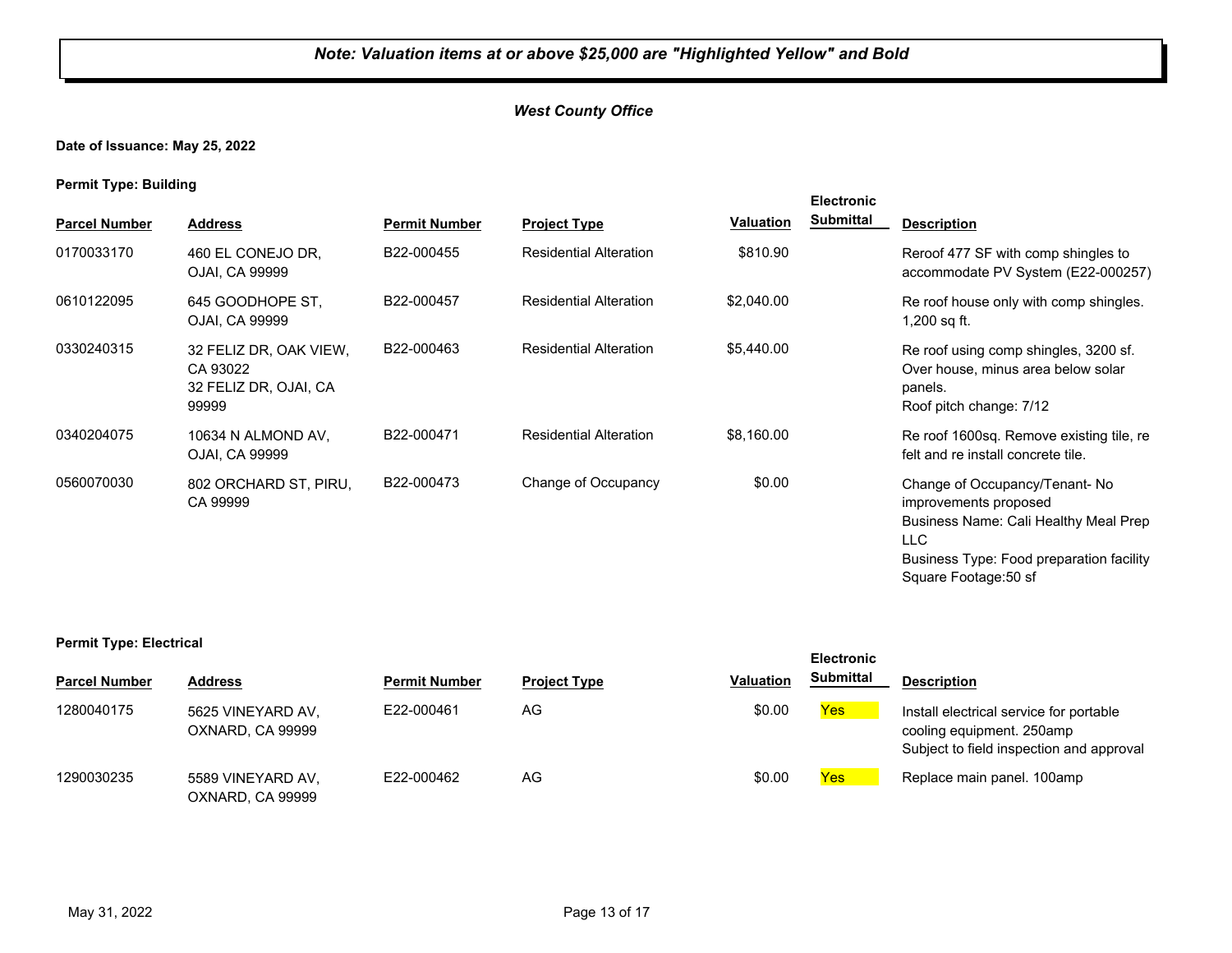## *West County Office*

**Date of Issuance: May 25, 2022**

**Permit Type: Mechanical**

|                      |                                  |                      |                     |                  | <b>Electronic</b> |                                                                   |  |
|----------------------|----------------------------------|----------------------|---------------------|------------------|-------------------|-------------------------------------------------------------------|--|
| <b>Parcel Number</b> | <b>Address</b>                   | <b>Permit Number</b> | <b>Project Type</b> | <b>Valuation</b> | <b>Submittal</b>  | <b>Description</b>                                                |  |
| 0320172085           | 87 W CROWN ST, OJAI,<br>CA 99999 | M22-000122           | Residential         | \$0.00           |                   | Replace furnace in garage, A/C at side<br>yard and re-duct 1500SF |  |

#### **Date of Issuance: May 26, 2022**

#### **Permit Type: Building**

|                      |                                      |                      |                               |                  | <b>Electronic</b> |                                                                              |
|----------------------|--------------------------------------|----------------------|-------------------------------|------------------|-------------------|------------------------------------------------------------------------------|
| <b>Parcel Number</b> | <b>Address</b>                       | <b>Permit Number</b> | <b>Project Type</b>           | <b>Valuation</b> | <b>Submittal</b>  | <b>Description</b>                                                           |
| 2060326030           | 220 HIGHLAND DR.<br>OXNARD, CA 99999 | B22-000402           | <b>Residential Alteration</b> | \$6.423.20       |                   | Replace ? windows                                                            |
| 1470023200           | 4962 PERRY WY.<br>OXNARD, CA 99999   | B22-000454           | <b>Residential Alteration</b> | \$4,675,00       |                   | Reroof house, 2750 SF, remove existing<br>and install composition shingles   |
| 2060222070           | 3216 PLAYA CT.<br>OXNARD, CA 99999   | B22-000464           | <b>Residential Alteration</b> | \$2,720.00       |                   | Re roof with comp shingles over house.<br>1600 sf                            |
| 0170180170           | 391 LOMITA AV, OJAI, CA<br>93023     | B22-000475           | <b>Residential Alteration</b> | \$3.740.00       | Yes:              | demo existing later shingles. install<br>synthetic underlayment and landmark |

dimensional shingles 2200 sf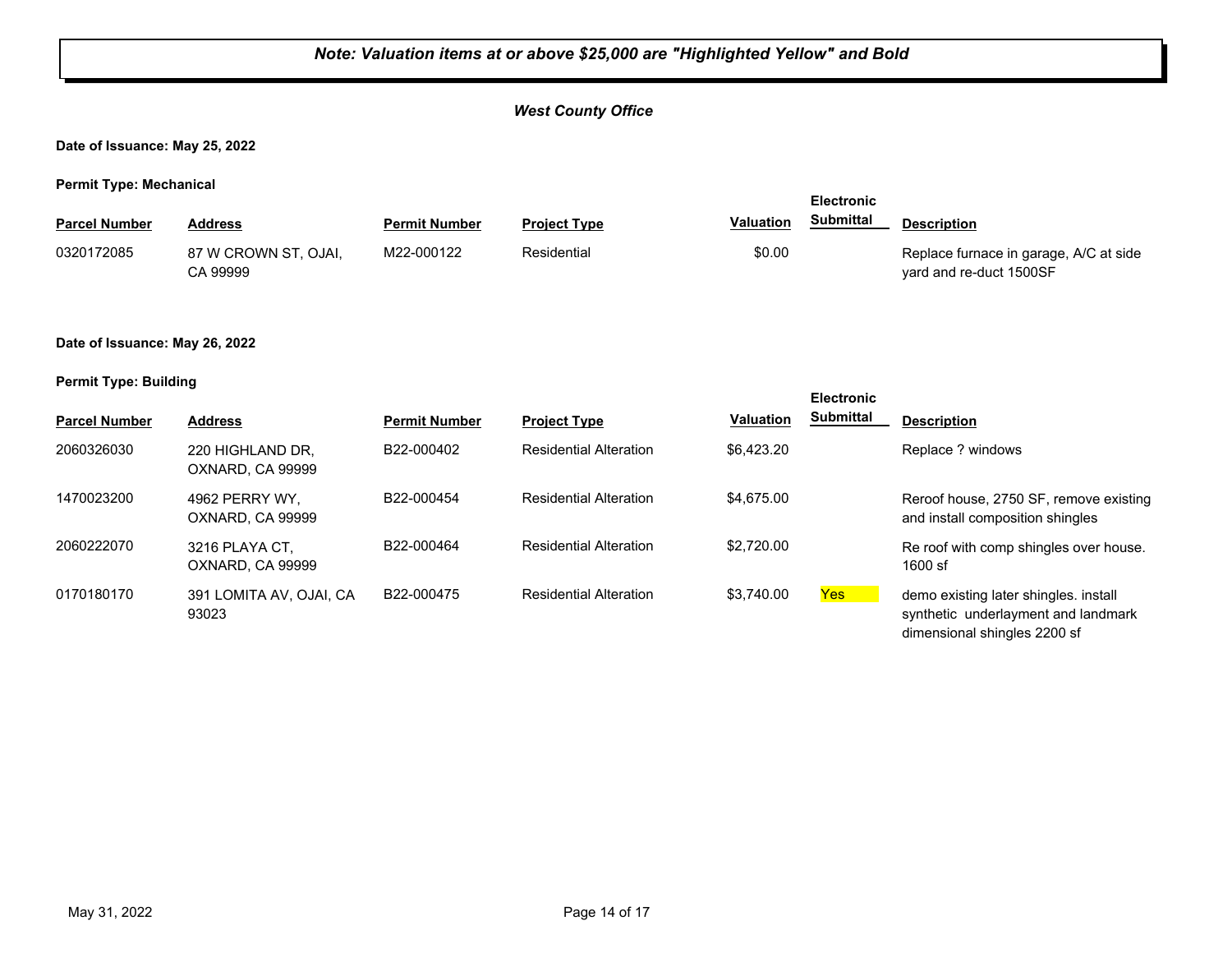## *West County Office*

**Date of Issuance: May 26, 2022**

**Permit Type: Combo**

| . .<br><b>Parcel Number</b> | <b>Address</b>                                      | <b>Permit Number</b>    | <b>Project Type</b> | <b>Valuation</b> | <b>Electronic</b><br><b>Submittal</b> | <b>Description</b>                                                                                                                                                                                                                                                                                                                                                                                                              |
|-----------------------------|-----------------------------------------------------|-------------------------|---------------------|------------------|---------------------------------------|---------------------------------------------------------------------------------------------------------------------------------------------------------------------------------------------------------------------------------------------------------------------------------------------------------------------------------------------------------------------------------------------------------------------------------|
| 0200090120                  | 814 W CUYAMA RD.<br>OJAI, CA 93023                  | C21-000477              | Residential         | \$89,830.30      | Yes                                   | Construction of 314 Sq. ft. addition and<br>340 Sq. ft. covered patio to main<br>residence. Demolition of 137 sq. ft. of<br>living space and 2,598 sq. ft. interior<br>remodel.<br>*Revised 5/20/22 to replace (13) windows,<br>(6) French doors, (1) sliding door (2)<br>swinging doors, rewire house,<br>re-plaster/reside, re-pipe w/ copper 1/2",<br>reroof-3250 SF, remove existing and apply<br>plywood and comp shingles |
| 1560140020                  | 4800 NORTH ST,<br>CAMARILLO, CA 99999               | C22-000273              | Residential         | \$8,730.30       | <b>Yes</b>                            | Outdoor kitchen, fireplace, gazebo 320sf,<br>bbq and pizza oven                                                                                                                                                                                                                                                                                                                                                                 |
| 0620060225                  | 6645 WHEELER CANYON<br>RD, SANTA PAULA, CA<br>99999 | C <sub>22</sub> -000562 | PoolSpa             | \$0.00           |                                       | installation of jacuzzi, new subpanel,<br>underground conduit                                                                                                                                                                                                                                                                                                                                                                   |

#### **Permit Type: Electrical**

|                      |                                              |                      |                     |                  | <b>Electronic</b> |                                                             |
|----------------------|----------------------------------------------|----------------------|---------------------|------------------|-------------------|-------------------------------------------------------------|
| <b>Parcel Number</b> | <b>Address</b>                               | <b>Permit Number</b> | <b>Project Type</b> | <b>Valuation</b> | <b>Submittal</b>  | <b>Description</b>                                          |
| 1100362110           | 5746 LA CUMBRE RD,<br>CAMARILLO, CA 99999    | E22-000448           | Residential         | \$0.00           | Yes               | Installation of roof mounted photovoltaic<br>system 6.29 kW |
| 0610032010           | 555 MAHONEY AV, OAK<br><b>VIEW, CA 93022</b> | E22-000468           | Commercial          | \$0.00           |                   | Replace two (2) outlets                                     |
| 0320030105           | 2065 LOS ENCINOS RD,<br>OJAI, CA 99999       | E22-000471           | Residential         | \$0.00           | <b>Yes</b>        | Installation of roof mounted photovoltaic<br>system: 8kW    |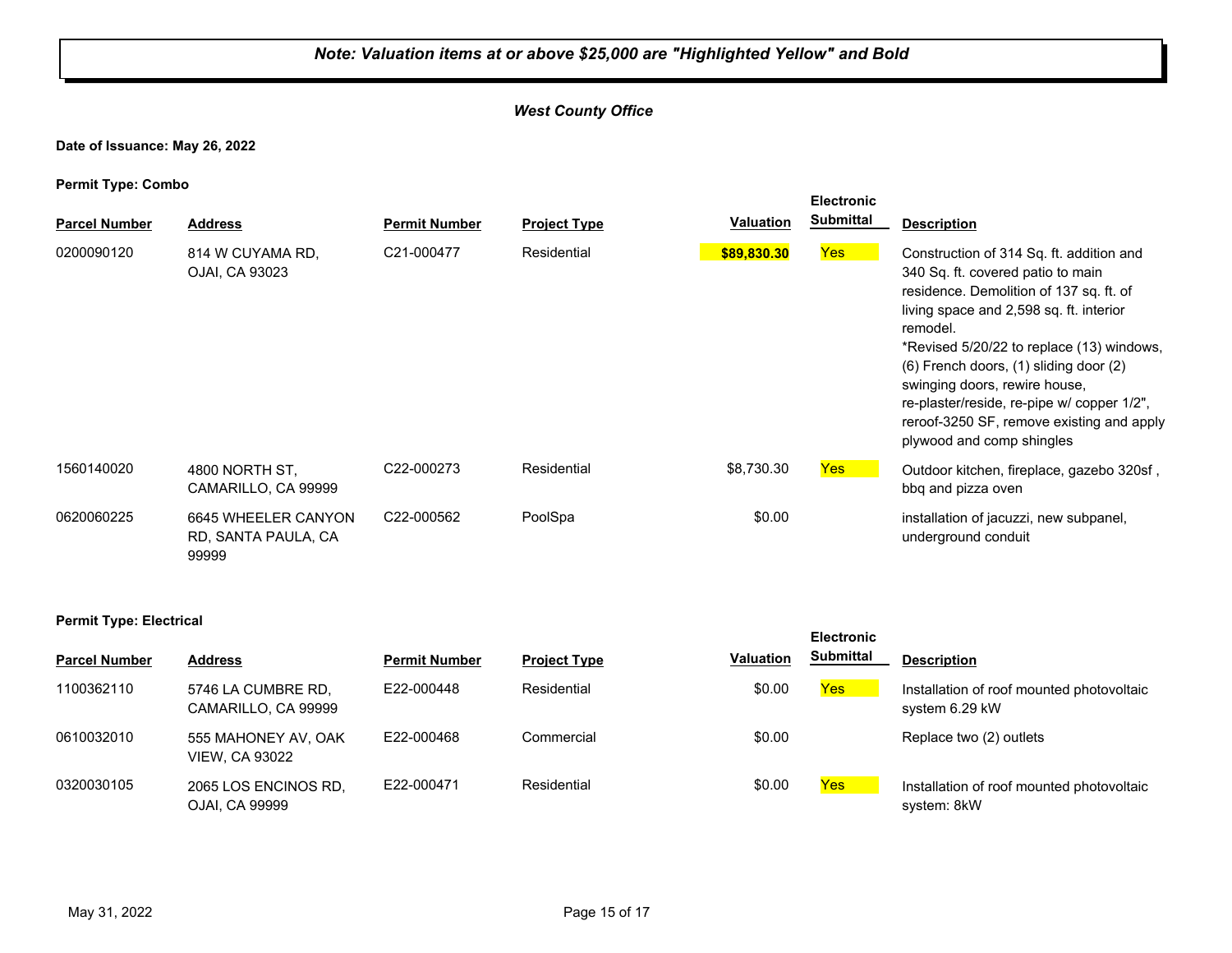## *Note: Valuation items at or above \$25,000 are "Highlighted Yellow" and Bold West County Office* **Date of Issuance: May 26, 2022 Permit Type: Mechanical Parcel Number Address <b>Permit Number Project Type Valuation Submittal** Description **Electronic Submittal** 1518 CALLE ORINDA, CAMARILLO, CA 99999 M22-000124 Residential **Replace furnace, condenser and coil**, same location 1090133125 **Date of Issuance: May 27, 2022 Permit Type: Electrical Parcel Number Address <b>Permit Number Project Type Valuation Submittal** Description **Electronic Submittal** 1520062055 557 VALLEY VISTA DR, E22-000365 Residential \$0.00 <mark>Yes</mark> CAMARILLO, CA 99999 E22-000365 Residential **Residential** \$0.00 **Yes** ground mount installation of solar pv system (44 panels, 1 inverter) 16.06kw derate the main panel from 400 amp bus/200 amp main to 400amp bus/175a main 205 COLLINS ST, OXNARD, CA 99999 217 COLLINS ST, OXNARD, CA 93036 117 COLLINS ST, OXNARD, CA 93036 E22-000478 Residential **Residential** \$0.00 100 amp to 200 amp panel upgrade in same location 1450151030 **West County Office Valuation Subtotal: \$211,032.10 Total Unincorporated Weekly Valuation: \$2,215,858.30**